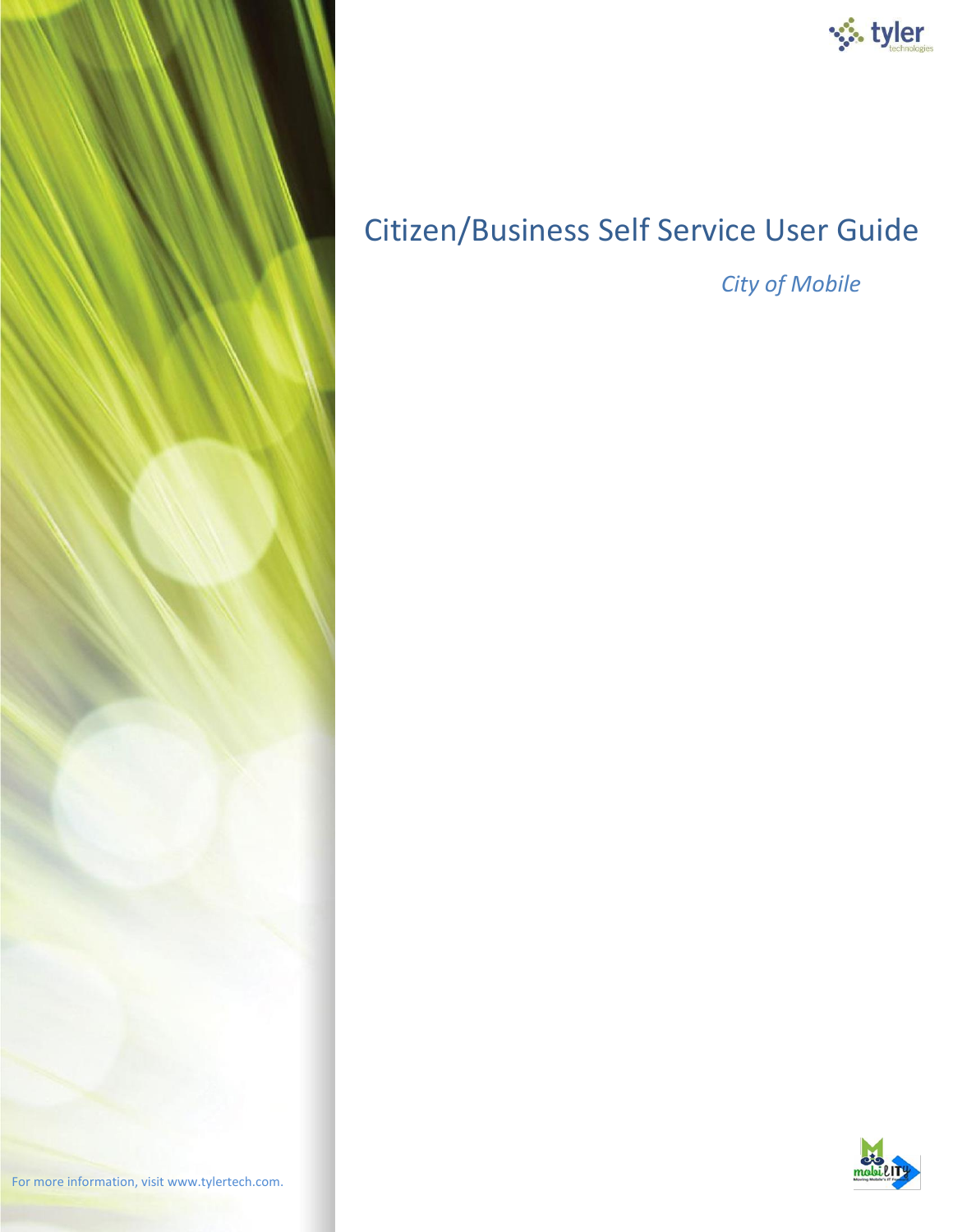#### **TABLE OF CONTENTS**

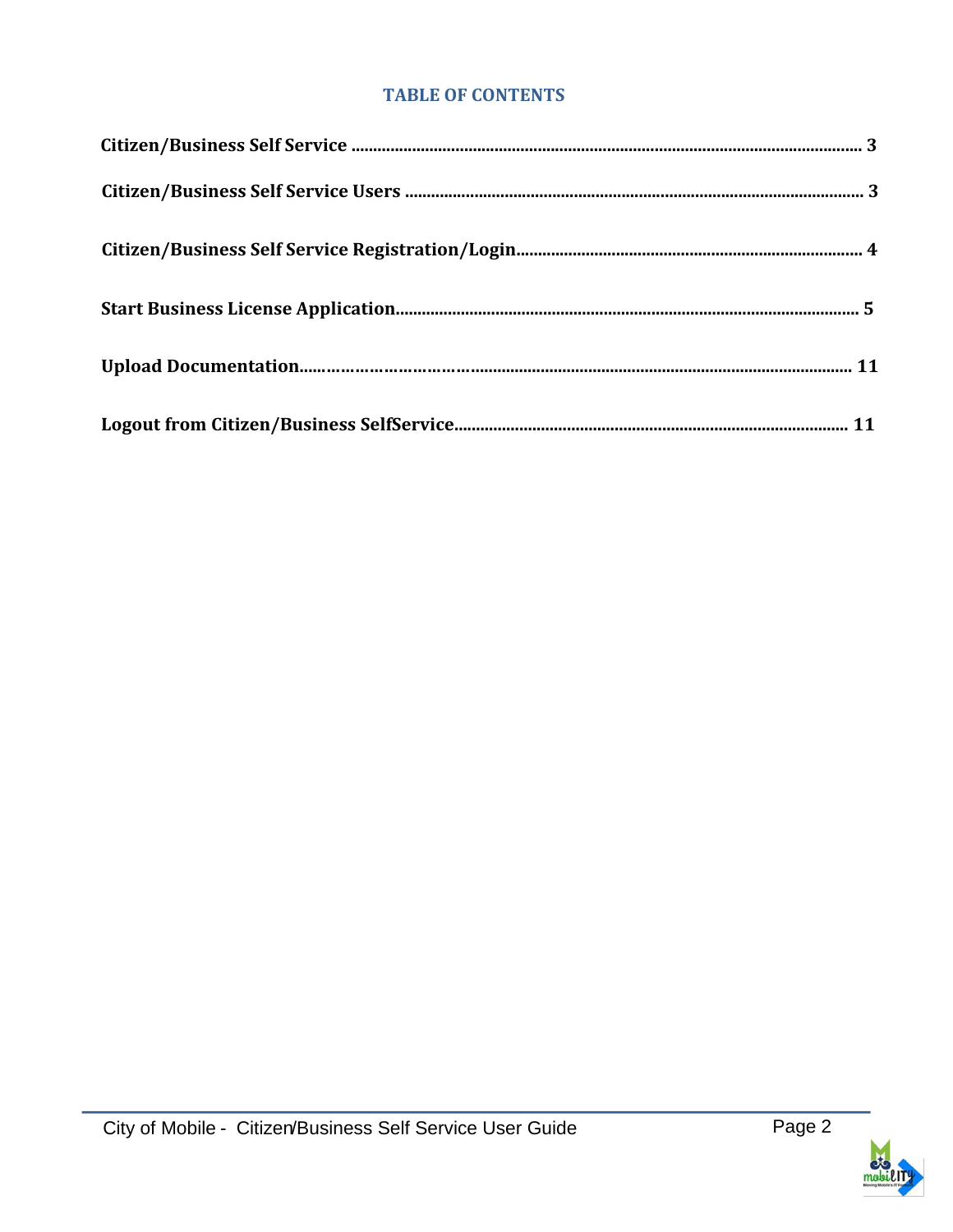# **Citizen/Business Self Service**

Citizen Self Service (CSS) provides web-based access to municipal services and information.



# **Citizen/Business Self Service Users**

CSS requires a login; the application will prompt you to enter your user name and password. If you are an existing user and you forget your password, click **'Forgot Password?'** in login page to reset the password. If you are a new user, you need to create a username (a valid email address is required) and a password.

| tyler identity<br>a total tyler solution     |
|----------------------------------------------|
| <b>Identify. Authenticate. Empower.</b>      |
| Sign in to your account                      |
| Username                                     |
| <b>Username</b> is required                  |
| Password                                     |
| Password is required                         |
| Remember me                                  |
| <b>SIGN IN</b><br>Register for a new account |
| Forgot password?                             |

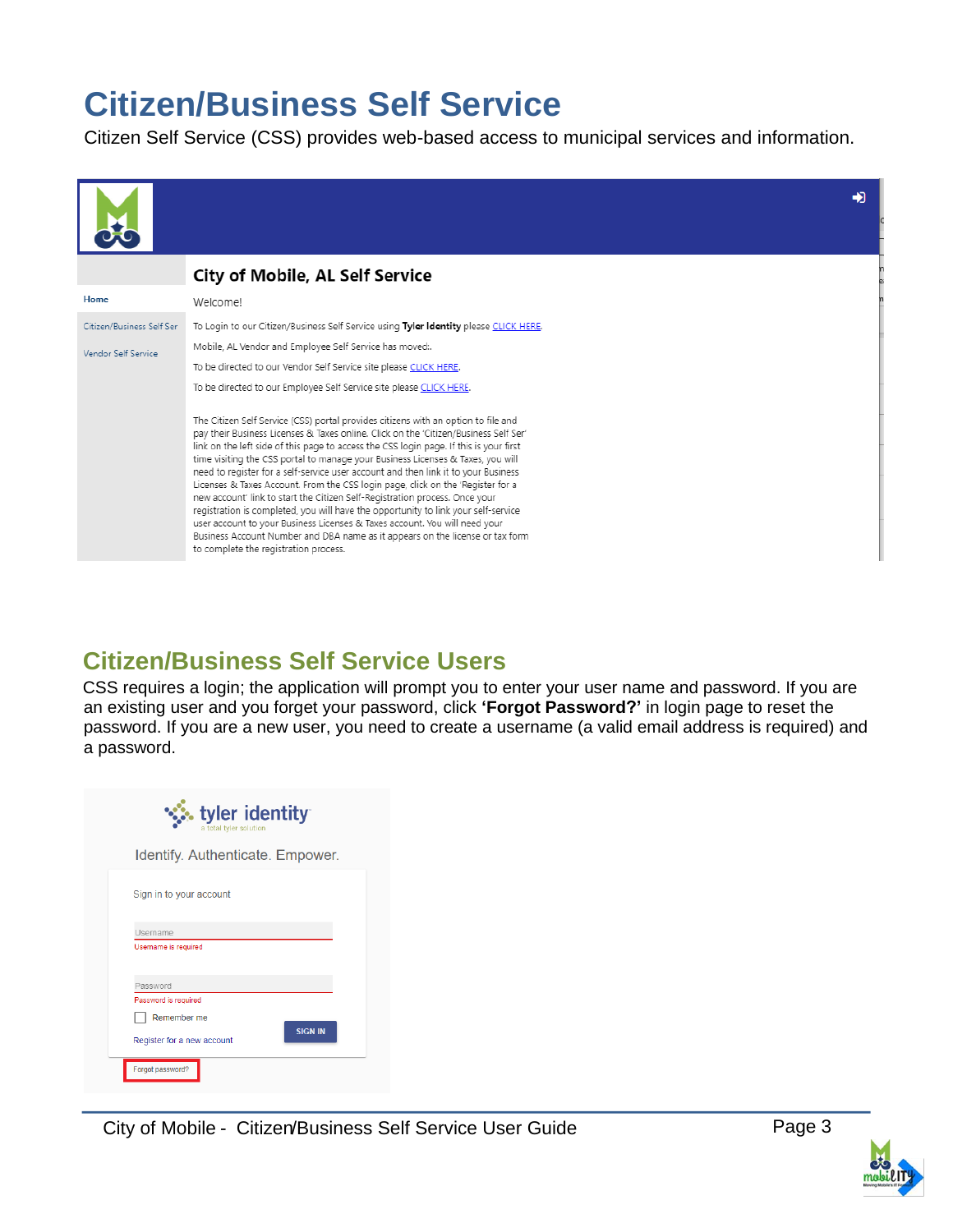# **Citizen/Business Self Service Registration/Login**

To register or login, navigate to the web address [https://mobileselfservice.tylertech.com](https://mobileselfservice.tylertech.com/) [a](https://mobileselfservice.tylertech.com/Default.aspx)nd click on the **'Citizen/Business Self Ser'** link on the left.

#### Click **'Register for a new account'**

| <b>A</b> tyler identity<br>a total tyler solution |                |
|---------------------------------------------------|----------------|
| <b>Identify. Authenticate. Empower.</b>           |                |
| Sign in to your account                           |                |
| Username<br>Username is required                  |                |
| Password<br>Password is required                  |                |
| Remember me<br>Register for a new account         | <b>SIGN IN</b> |
| Forgot password?                                  |                |

| <b>User Self-Service</b> |                                                        |                                  |
|--------------------------|--------------------------------------------------------|----------------------------------|
|                          | Register for a new account                             |                                  |
|                          | Email *<br>Please enter your email                     |                                  |
|                          | First name*                                            | Last name *                      |
|                          |                                                        |                                  |
|                          | Password *                                             | Confirm password *               |
|                          | Please enter your password                             |                                  |
|                          | Password must be between 2 and 20 characters in length |                                  |
|                          |                                                        | <b>REGISTER</b><br><b>CANCEL</b> |

Once registered, an email will be sent to the registered email address from **'**tyleridentity@tylertech.com**'** to complete the registration process.

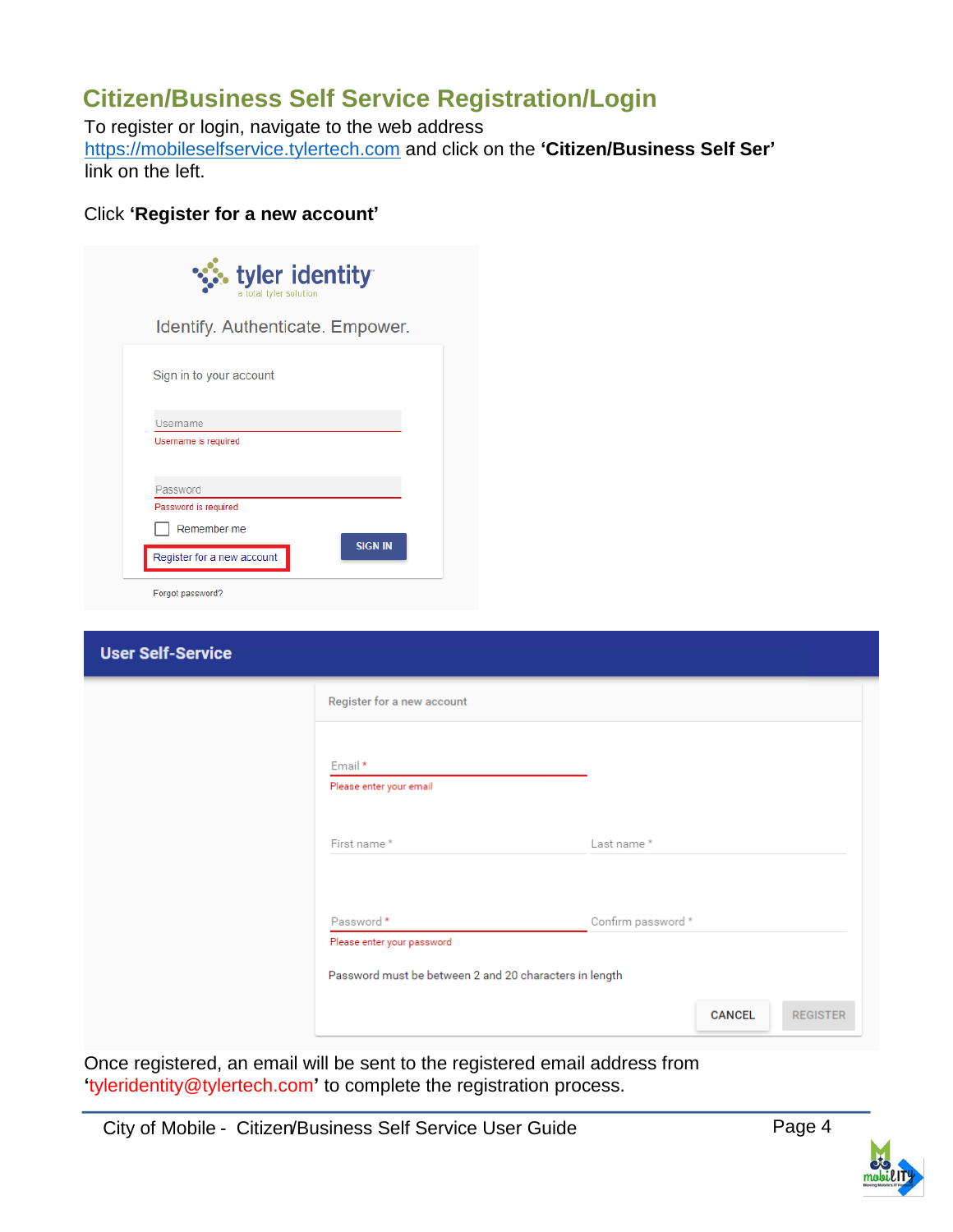#### **New User: New Business License Application**

To login, navigate to the web address ht[tps://mobileselfservice.tylertech.com/Default.aspx](https://mobileselfservice.tylertech.com/Default.aspx)

#### *Once logged in, click on the 'Business License & Taxes' link on the left.*

|                                        | $\blacktriangleright$ $\blacktriangleright$ (0)                                                                                                                                                                                                                                                                                                                                                                                                                                                                                                                                                       |  |
|----------------------------------------|-------------------------------------------------------------------------------------------------------------------------------------------------------------------------------------------------------------------------------------------------------------------------------------------------------------------------------------------------------------------------------------------------------------------------------------------------------------------------------------------------------------------------------------------------------------------------------------------------------|--|
|                                        | <b>Welcome to CSS</b>                                                                                                                                                                                                                                                                                                                                                                                                                                                                                                                                                                                 |  |
| Home                                   | Announcements                                                                                                                                                                                                                                                                                                                                                                                                                                                                                                                                                                                         |  |
| <b>CSS</b>                             | 2022 Business Licenses are due January 1, 2022 and delinquent after January 31, 2022.                                                                                                                                                                                                                                                                                                                                                                                                                                                                                                                 |  |
| Animal License                         | 15% penalty will be assessed beginning February 1st through March 1st, 30% penalty will be assessed beginning March 2 <sup>nd</sup> . Applicable interest will be assessed<br>beginning February.                                                                                                                                                                                                                                                                                                                                                                                                     |  |
| <b>Business License &amp;</b><br>Taxes | For additional information contact the City of Mobile, Revenue Department at (251) 208-7462.                                                                                                                                                                                                                                                                                                                                                                                                                                                                                                          |  |
| General Billing                        | City of Mobile Revenue Department                                                                                                                                                                                                                                                                                                                                                                                                                                                                                                                                                                     |  |
|                                        | The Citizen Self Service (CSS) portal provides citizens the following services                                                                                                                                                                                                                                                                                                                                                                                                                                                                                                                        |  |
|                                        | File and pay your business taxes<br>Apply for a business license<br>Renew your business license<br>Update your contact information<br>٠<br>If you are applying for a new business license, please click here for instructions. The instructions will guide you through the application process. Once you have<br>downloaded the instructions, please click 'Business License & Taxes' on the menu to the left to continue.<br>If you are paying taxes, renewing your business license or need to update your account information, please click 'Business License & Taxes' on the menu to the<br>left. |  |

If you need assistance, please contact the Revenue Department at 251-208-7462 or revenue@cityofmobile.org.

#### *Then, click on 'Create new Account'.*

|                                             |                                                    |                                     |          |        | $\bullet (0)$ | B | А |
|---------------------------------------------|----------------------------------------------------|-------------------------------------|----------|--------|---------------|---|---|
| Home                                        | <b>Linked Accounts</b>                             | <b>Business License &amp; Taxes</b> |          |        |               |   |   |
| Citizen/Business Self Ser<br>Animal License | Select an account to work with.<br>Link to Account | Create new Account                  |          |        |               |   |   |
| <b>Business License &amp; Taxes</b>         | Account ID                                         | <b>DBA Name</b>                     | Location | Status | Details       |   |   |

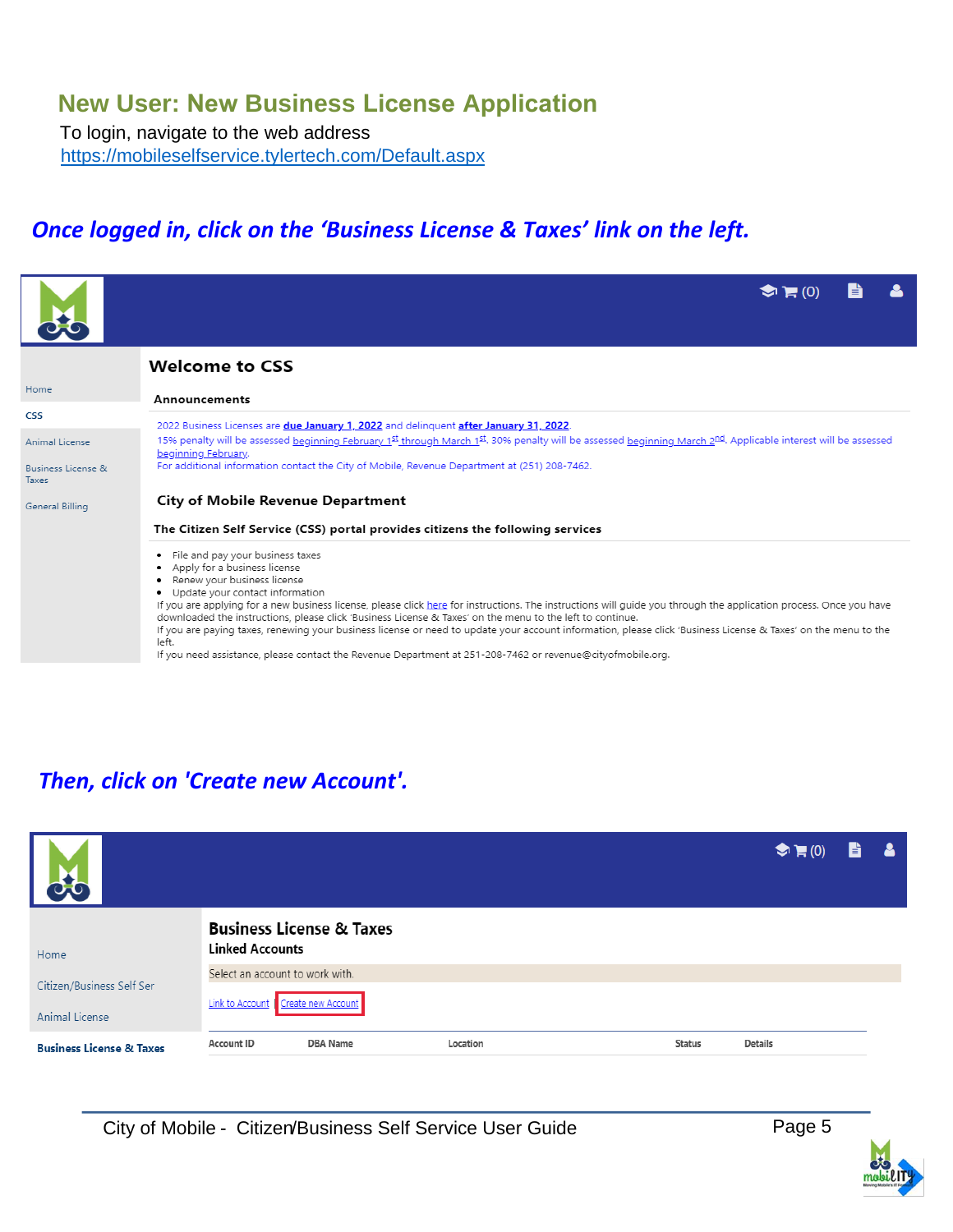# *Please complete all fields below. The 'DBA' field stands for Doing Business As.*

|                                     |                                                                                                              |             | <b>B A</b><br>$\bullet (0)$ |
|-------------------------------------|--------------------------------------------------------------------------------------------------------------|-------------|-----------------------------|
| Home<br>Citizen/Business Self Ser   | <b>Business License &amp; Taxes</b><br><b>Create new account</b><br>Step 1 of 4: Enter ownership information |             | Step 1 2 3 4                |
| Animal License                      | <b>Business Owner</b>                                                                                        |             |                             |
| <b>Business License &amp; Taxes</b> | Name*                                                                                                        |             |                             |
| Accounts                            | Address 1                                                                                                    |             |                             |
| Contact Us                          | Address 2                                                                                                    |             |                             |
|                                     | City                                                                                                         |             |                             |
|                                     | State                                                                                                        |             |                             |
|                                     | Zip                                                                                                          |             |                             |
|                                     | Phone                                                                                                        |             |                             |
|                                     | Fax                                                                                                          |             |                             |
|                                     | Email *                                                                                                      |             |                             |
|                                     | DBA*                                                                                                         |             |                             |
|                                     | Owner type                                                                                                   | Select<br>v |                             |

### *Enter the owner's information. Complete all fields below.*

| <b>Agent/Operator</b> | $\Box$ Same as Business Owner |
|-----------------------|-------------------------------|
| Name*                 |                               |
| Address 1             |                               |
| Address 2             |                               |
| City                  |                               |
| State                 |                               |
| Zip                   |                               |
| Phone                 |                               |
| Fax                   |                               |
| Email                 |                               |

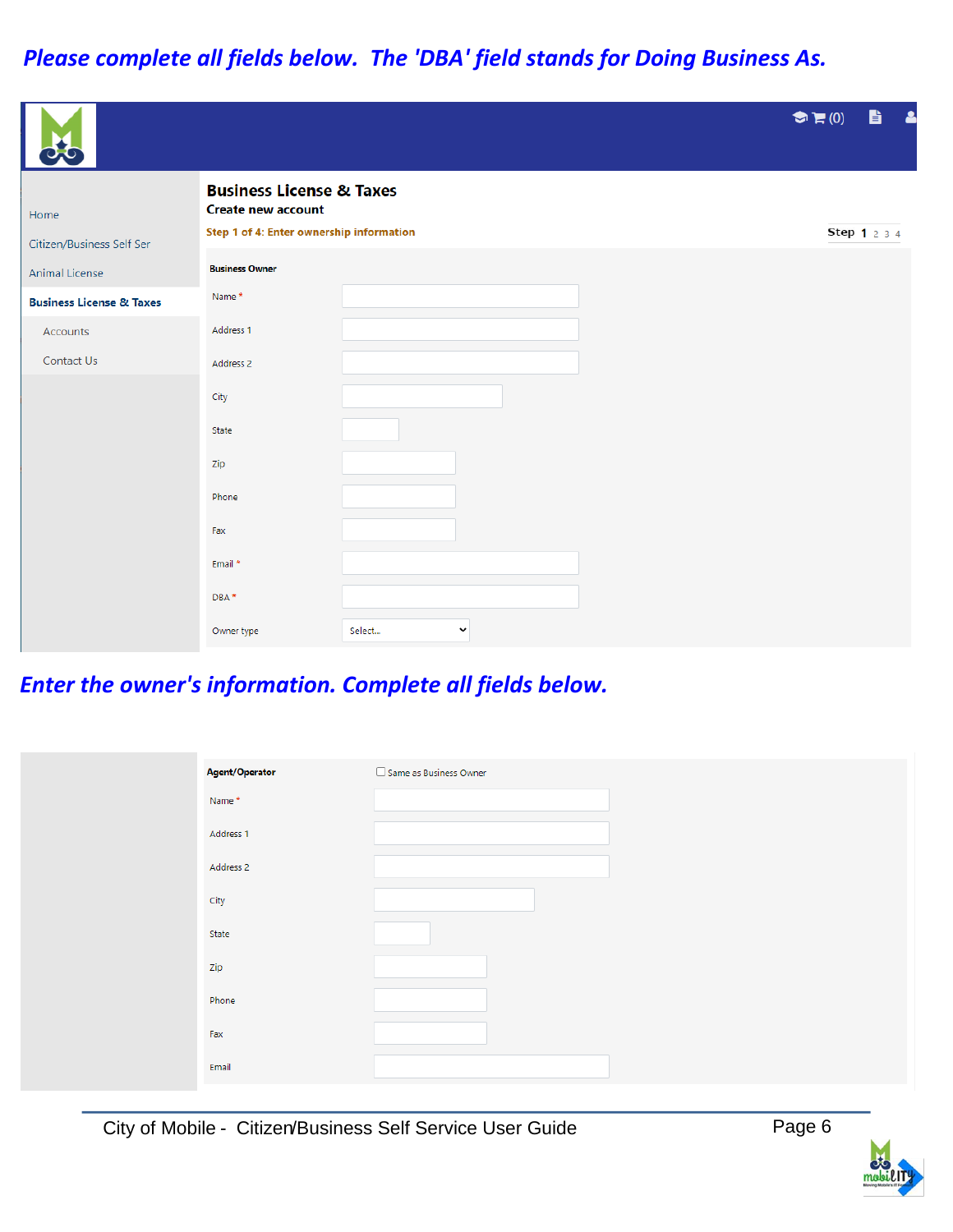#### *Please enter your contact information. Complete all fields.*

| cto  |                                                                  | $\bullet (0)$ | <b>B</b> & |  |
|------|------------------------------------------------------------------|---------------|------------|--|
| Home | <b>Business License &amp; Taxes</b><br><b>Create new account</b> |               |            |  |
|      | <b>Contact Info</b>                                              |               |            |  |
|      | Contact name                                                     |               |            |  |
|      | Phone                                                            |               |            |  |
|      | Alternate phone                                                  |               |            |  |
|      | Email                                                            |               |            |  |

# *This section is to be left blank. This does not pertain to the business license application. Click 'Continue' below.*

| <b>Parking Facility Information</b> |                                           |
|-------------------------------------|-------------------------------------------|
| Type of Parking Facility            | Select Y                                  |
| Date Parking Facility Opened        |                                           |
| Area of Parking Facility            | square feet<br>$\mathbf 0$                |
| Dimensions of Lot                   | square feet<br>$\mathbf 0$                |
|                                     | feet wide<br>$\circ$                      |
|                                     | feet deep<br>$\circ$                      |
| Dimensions of Improvements          | square feet<br>$\mathbf 0$                |
| Number of Parking spaces            | $\mathbf 0$                               |
|                                     | <b>Cancel</b><br><b>Continue</b><br>Reset |

*The next step is to verify your business location. Go to http://maps.cityofmobile.org/ MYPLACE/MYPLACE.HTML and type in the physical location of the business. Look to the left under "Jurisdiction" it will say "City of Mobile" or "City of Mobile Police Jurisdiction". If no result is returned, the location may not be in the Mobile jurisdiction and you will need to contact our office for confirmation.*

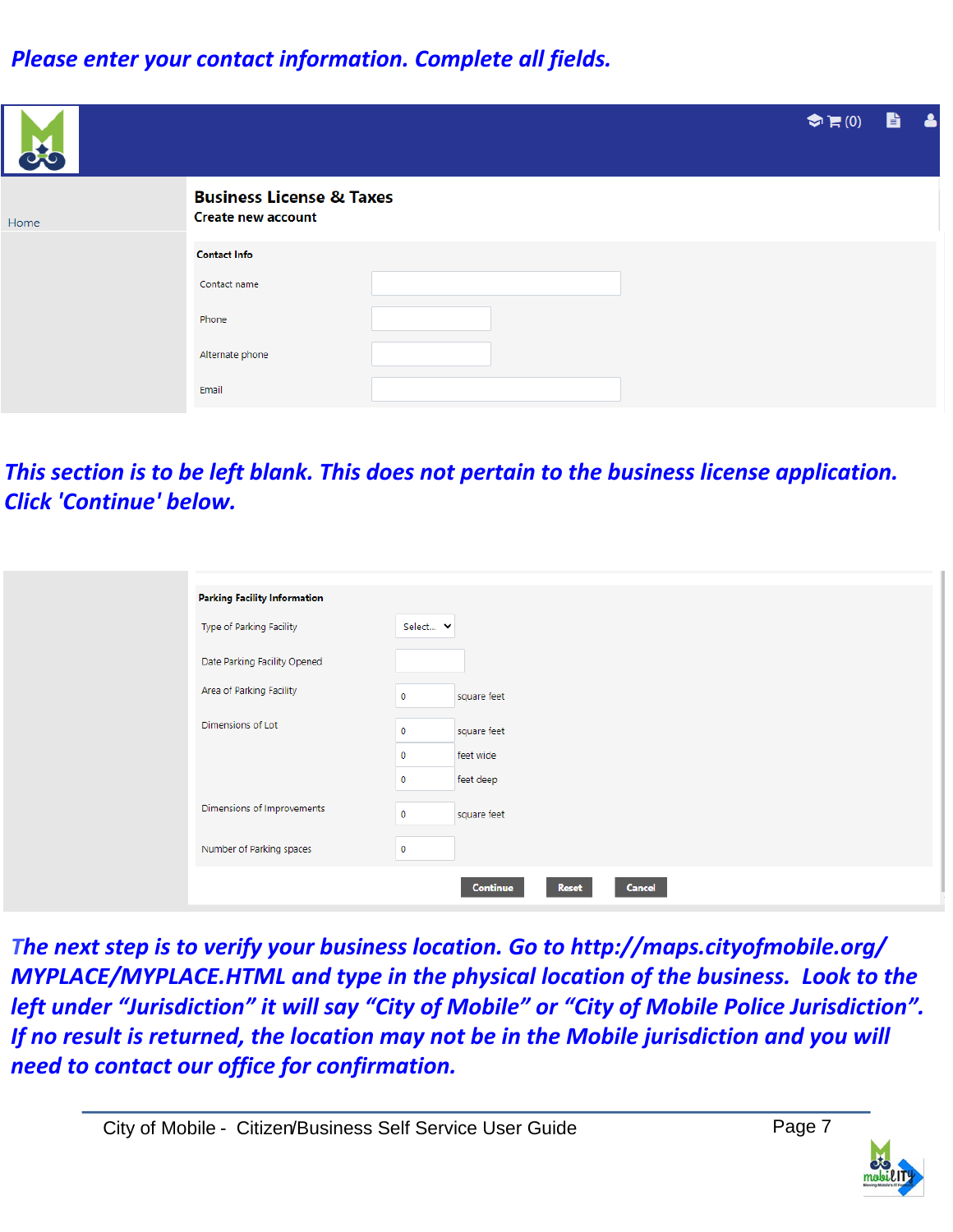#### *This section is to left blank. Click on 'Skip' below.*

|                                   |                                                                                                               |                                        | <b>B</b> &<br>$\bullet (0)$ |
|-----------------------------------|---------------------------------------------------------------------------------------------------------------|----------------------------------------|-----------------------------|
| Home<br>Citizen/Business Self Ser | <b>Business License &amp; Taxes</b><br>Create new account<br><b>Step 2 of 4: Account location information</b> |                                        | Step $1$ 2 3 4              |
| Accounts<br>Contact Us            | Enter location search parameters<br>Location<br>House number                                                  |                                        |                             |
|                                   | Street name<br>Name<br>Owner                                                                                  |                                        |                             |
|                                   | Parcel ID                                                                                                     | <b>Skip</b><br><b>Cancel</b><br>Search |                             |

*Click on the dropdown menu and select 'City' or 'PJ' (police jurisdiction). Complete all other fields if applicble then click 'Continue'.*

|                                                       |                                                                                                             |                        | $\bullet (0)$ |             | <b>B</b> & |  |
|-------------------------------------------------------|-------------------------------------------------------------------------------------------------------------|------------------------|---------------|-------------|------------|--|
| Home<br>Citizen/Business Self Ser                     | <b>Business License &amp; Taxes</b><br>Create new account<br>Step 3 of 4: Enter tax id and date information |                        |               | Step $1234$ |            |  |
| Animal License<br><b>Business License &amp; Taxes</b> | Location<br>Area / District                                                                                 | Select<br>$\checkmark$ |               |             |            |  |
| Accounts<br>Contact Us                                | Tax ID<br>SSN/Federal ID*<br>County ID<br>State ID                                                          |                        |               |             |            |  |
|                                                       | Dates<br>Fiscal Start Month *                                                                               | Select<br>$\checkmark$ |               |             |            |  |
|                                                       | Leased Y/N                                                                                                  | $O$ Yes $\bullet$ No   |               |             |            |  |
|                                                       | Lease End Date                                                                                              | Continue<br>Cancel     |               |             |            |  |

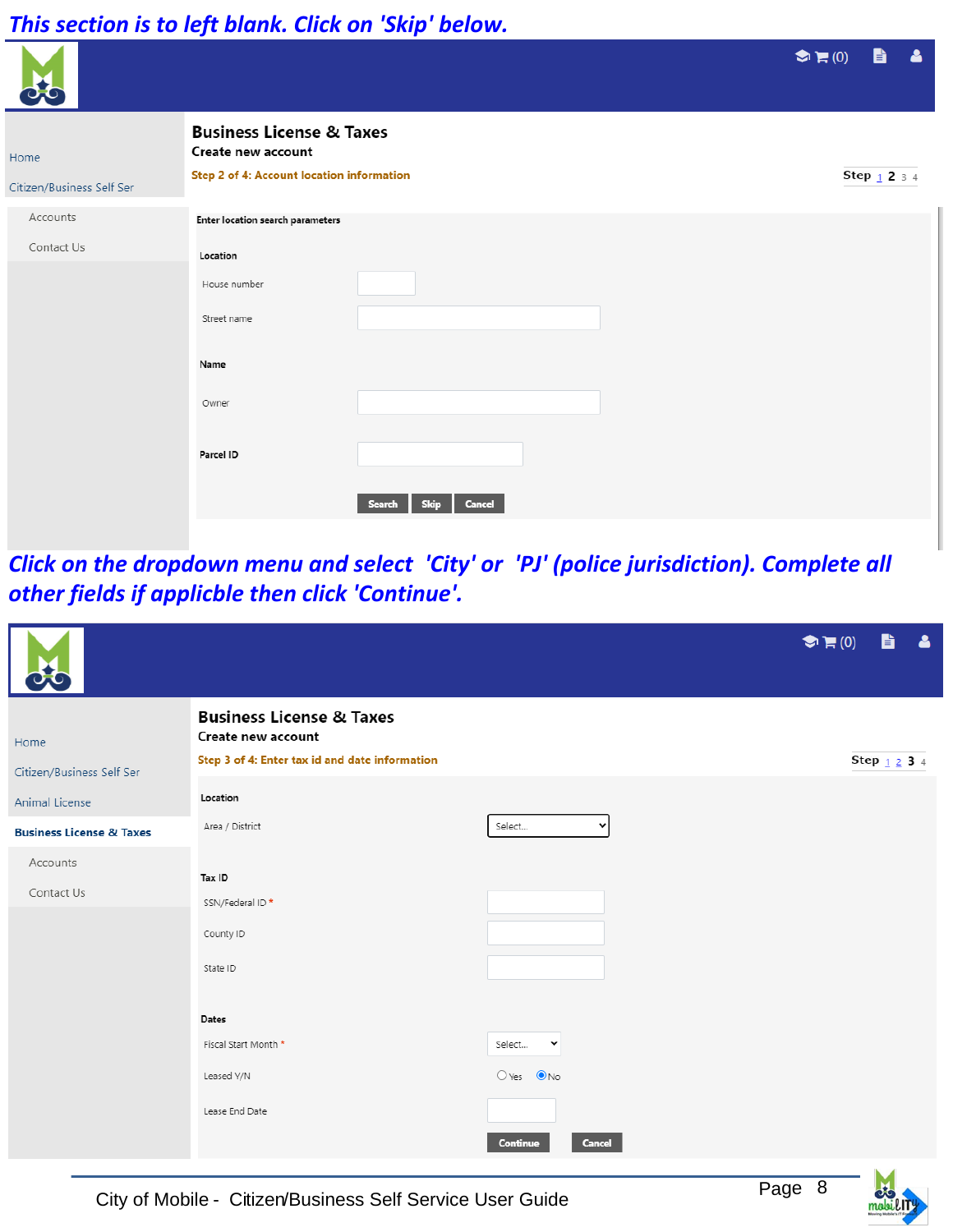

| Home                                | <b>Business License &amp; Taxes</b><br><b>Create new account</b>                             |                                                                                                                                                                                 |  |
|-------------------------------------|----------------------------------------------------------------------------------------------|---------------------------------------------------------------------------------------------------------------------------------------------------------------------------------|--|
| Citizen/Business Self Ser           | Step 4 of 4: Review entries before submission of new Business License Account<br>Step $1234$ |                                                                                                                                                                                 |  |
|                                     | <b>Business Owner</b>                                                                        | change                                                                                                                                                                          |  |
| Animal License                      | Name                                                                                         | REVENUE TEST ACCOUNT                                                                                                                                                            |  |
| <b>Business License &amp; Taxes</b> | Address                                                                                      | <b>205 GOVERNMENT STREET</b><br><b>MOBILE, AL 36602</b>                                                                                                                         |  |
| Accounts                            | Phone                                                                                        | 251-208-7462                                                                                                                                                                    |  |
| Contact Us                          | Email                                                                                        | REVENUE@CITYOFMOBILE.ORG                                                                                                                                                        |  |
|                                     |                                                                                              |                                                                                                                                                                                 |  |
|                                     | DBA name                                                                                     | REVENUE TEST ACCOUNT                                                                                                                                                            |  |
|                                     | Owner type                                                                                   | <b>CORP</b>                                                                                                                                                                     |  |
|                                     | <b>Agent/Operator</b>                                                                        | change                                                                                                                                                                          |  |
|                                     | Name                                                                                         | REVENUE TEST ACCOUNT                                                                                                                                                            |  |
|                                     | Address                                                                                      | 205 GOVERNMENT STREET<br>MOBILE, AL 36602                                                                                                                                       |  |
|                                     | Phone                                                                                        | 251-208-7462                                                                                                                                                                    |  |
|                                     | Email                                                                                        | REVENUE@CITYOFMOBILE.ORG                                                                                                                                                        |  |
|                                     | <b>Contact Information</b>                                                                   | change                                                                                                                                                                          |  |
|                                     | Contact name                                                                                 | REVENUE TEST ACCOUNT                                                                                                                                                            |  |
|                                     | Phone                                                                                        | 251-208-7462                                                                                                                                                                    |  |
|                                     | Email                                                                                        | REVENUE@CITYOFMOBILE.ORG                                                                                                                                                        |  |
|                                     | <b>Location Information</b>                                                                  | change                                                                                                                                                                          |  |
|                                     | <b>Location Information</b>                                                                  | change                                                                                                                                                                          |  |
|                                     | Parcel ID                                                                                    |                                                                                                                                                                                 |  |
|                                     | Apartment                                                                                    |                                                                                                                                                                                 |  |
|                                     | State                                                                                        |                                                                                                                                                                                 |  |
|                                     | Zip                                                                                          |                                                                                                                                                                                 |  |
|                                     | Area / District                                                                              | <b>CITY</b>                                                                                                                                                                     |  |
|                                     |                                                                                              |                                                                                                                                                                                 |  |
|                                     | <b>SSN/FID and Fiscal</b>                                                                    | <u>change</u>                                                                                                                                                                   |  |
|                                     | SSN / Federal ID                                                                             | 12-3456789                                                                                                                                                                      |  |
|                                     | County ID                                                                                    | 1234567                                                                                                                                                                         |  |
|                                     | State ID                                                                                     | 1234567                                                                                                                                                                         |  |
|                                     | <b>Fiscal Start Month</b>                                                                    | 7                                                                                                                                                                               |  |
|                                     | Leased                                                                                       | No                                                                                                                                                                              |  |
|                                     | Check the following box to<br>signify acknowledgement                                        | $\Box$ I hereby acknowledge that the information I am about to submit is 100%<br>accurate and understand a copy of the State License must be submitted with the<br>application. |  |
|                                     |                                                                                              | Cancel<br>Submit                                                                                                                                                                |  |

*Review the information and check the acknowledgement box.* 

#### *Click the 'Submit' button to continue.*



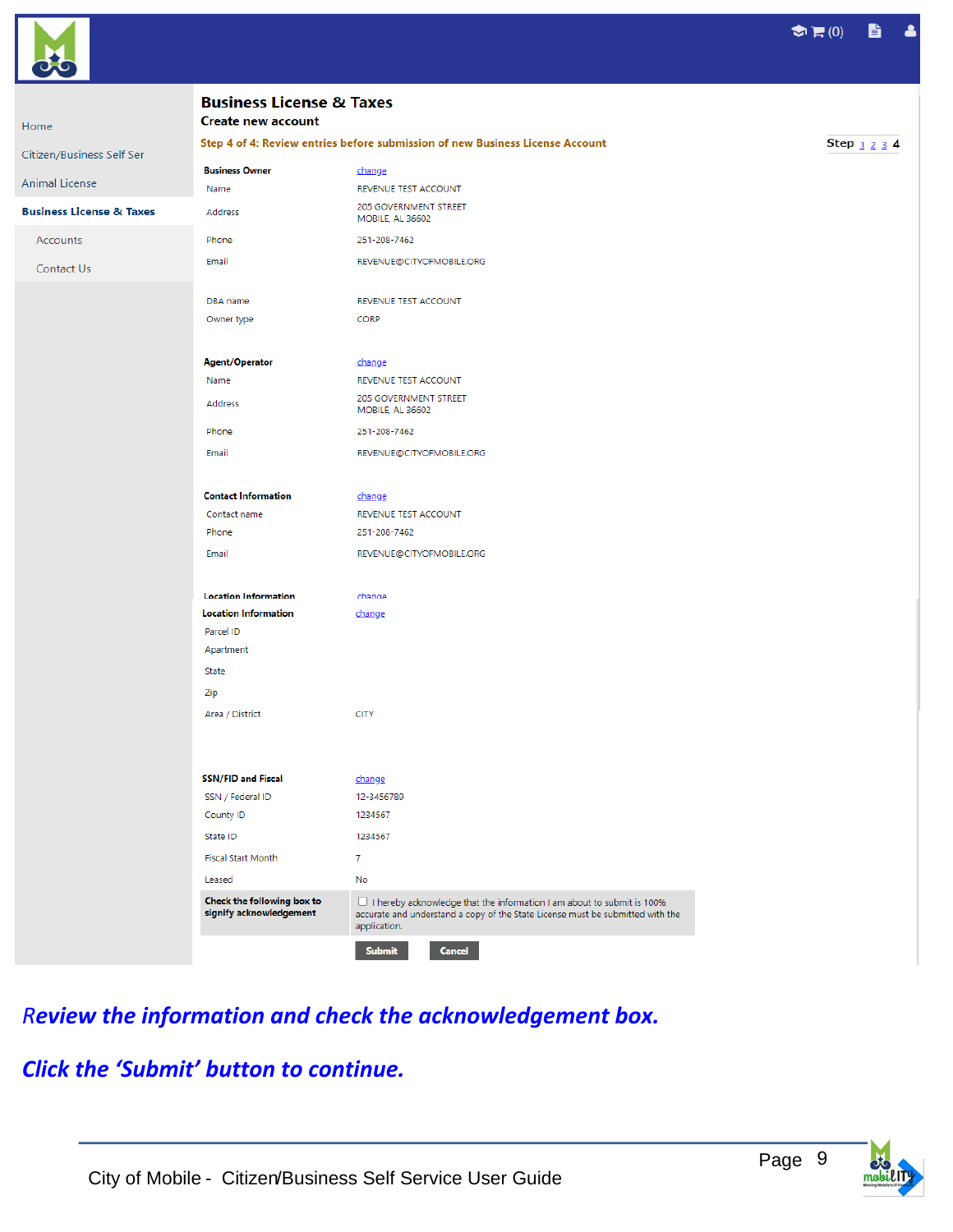# *Review the information below. Your account number will be listed in green by the check mark. You will need this account number to file all taxes for the City of Mobile.*

|                                               |                                                                  |                                           | $\bullet$ $\mathbf{F}$ (0) | <b>B</b> A |  |
|-----------------------------------------------|------------------------------------------------------------------|-------------------------------------------|----------------------------|------------|--|
| Home                                          | <b>Business License &amp; Taxes</b><br><b>Create new account</b> |                                           | Return to Linked Accounts  |            |  |
| Citizen/Business Self Ser                     | New Account 117437 was successfully created!                     |                                           |                            |            |  |
| Animal License                                | You may want to print this page for your records.                |                                           |                            |            |  |
| <b>Business License &amp;</b><br><b>Taxes</b> | <b>Confirmation</b>                                              |                                           |                            |            |  |
|                                               | <b>Business Owner</b>                                            |                                           |                            |            |  |
| Accounts                                      | Name                                                             | REVENUE TEST ACCOUNT                      |                            |            |  |
| Contact Us                                    | Address                                                          | 205 GOVERNMENT STREET<br>MOBILE, AL 36602 |                            |            |  |
|                                               | Phone                                                            | 251-208-7462                              |                            |            |  |
|                                               | Email                                                            | REVENUE@CITYOFMOBILE.ORG                  |                            |            |  |
|                                               | DBA name                                                         | REVENUE TEST ACCOUNT                      |                            |            |  |
|                                               | Owner type                                                       | <b>CORP</b>                               |                            |            |  |
|                                               | <b>Agent/Operator</b>                                            |                                           |                            |            |  |
|                                               | Name                                                             | REVENUE TEST ACCOUNT                      |                            |            |  |
|                                               | Address                                                          | 205 GOVERNMENT STREET<br>MOBILE, AL 36602 |                            |            |  |
|                                               | Phone                                                            | 251-208-7462                              |                            |            |  |
|                                               | Email                                                            | REVENUE@CITYOFMOBILE.ORG                  |                            |            |  |
|                                               | <b>Contact Information</b>                                       |                                           |                            |            |  |
|                                               | Contact name                                                     | REVENUE TEST ACCOUNT                      |                            |            |  |
|                                               | Phone                                                            | 251-208-7462                              |                            |            |  |
|                                               | Email                                                            | REVENUE@CITYOFMOBILE.ORG                  |                            |            |  |
|                                               | <b>Location Information</b>                                      |                                           |                            |            |  |
|                                               | Parcel ID                                                        |                                           |                            |            |  |
|                                               | Apartment                                                        |                                           |                            |            |  |
|                                               | State                                                            |                                           |                            |            |  |
|                                               | Zip                                                              |                                           |                            |            |  |
|                                               | Area / District                                                  | <b>CITY</b>                               |                            |            |  |
|                                               |                                                                  |                                           |                            |            |  |
|                                               |                                                                  |                                           |                            |            |  |